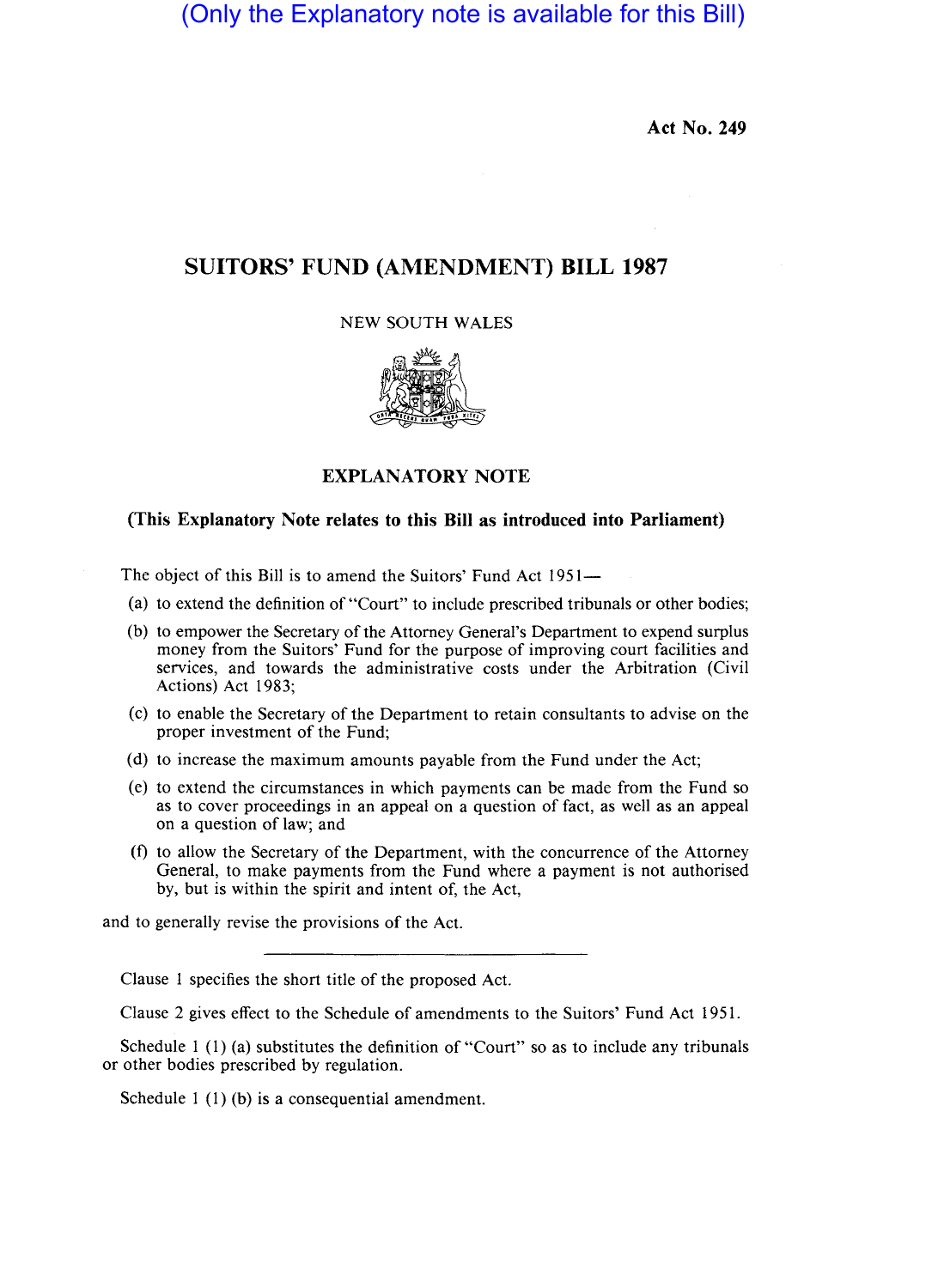2

## *Suitors' Fund (Amendment) 1987*

Schedule 1 (1) (c) inserts in the Act a definition of "Secretary" of the Attorney General's Department (to include a Deputy Secretary or Assistant Secretary authorised by the Secretary to exercise the powers and perform the duties of the Secretary under the Act).

Schedule 1 (1) (d) is a consequential amendment.

Schedule 1 (1) (e) states that the Act applies to courts, and proceedings in courts, exercising State or federal jurisdiction.

Schedule 1 (2) (a) is a consequential amendment.

Schedule 1 (2) (b) inserts provisions authorising the payment out of the Suitors' Fund (with the concurrence of the Attorney General) of amounts considered by the Secretary to be surplus to the Fund's requirements. The amounts are to be paid into the Attorney General's Department Account for expenditure on improving court facilities and services and towards administrative costs under the Arbitration (Civil Actions) Act 1983.

Schedule 1 (2) (c) is a consequential amendment.

Schedule 1 (2) (d) inserts a provision authorising the Secretary to retain consultants to advise on the proper investment of the Fund. The consultants' fees are to be paid from the Fund.

Schedule 1 (3) amends the provision constituting the Secretary of the Department as a corporation sole consequent on the insertion in the Act of a definition of that office.

Schedule 1 (4) (a) substitutes section 6 (1) and restates the powers of the Supreme Court to grant an indemnity certificate following a successful appeal. It provides that a claim for payment out of the Fund can be made in respect of proceedings on an appeal to the Supreme Court on a question of fact, as well as on an appeal on a question of law, and proceedings on an appeal to the High Court on a question of law. References to appeals to the Privy Council have been omitted from the subsection.

Schedule 1 (4) (b) and (c) are consequential amendments.

Schedule 1 (4) (d) substitutes section 6 (2A) and increases the maximum amounts payable from the Fund in respect of proceedings on appeals. Where the proceedings relate  $to-$ 

(a) appeals to the Supreme Court—the amount is increased from  $$3,000$  to  $$10,000$ ;

(b) appeals to the High Court—the amount is increased from  $$5,000$  to  $$20,000$ ;

(c) appeals to any other Court—the amount is increased from  $$3,000$  to  $$10,000$ .

References to appeals to the Privy Council have been omitted from the subsection.

Schedule 1 (4) (e) and (f) are consequential amendments.

Schedule 1 (5) (a) and (b) are consequential amendments.

Schedule 1 (5) (c) substitutes section 6A (IB) and increases from \$3,000 to \$10,000 the maximum amount payable from the Fund in cases where proceedings are aborted because of the death of the judge etc., or where a new trial is ordered.

Schedule 1 (6) (a) and (h) provide that, if an appeal on the ground that damages were excessive or inadequate succeeds, the respondent shall be entitled to a payment from the Fund only if the Court grants an indemnity certificate (instead of the respondent being automatically entitled).

Schedule I (6) (f) increases the maximum amount payable in such cases from \$3,000 to \$10,000.